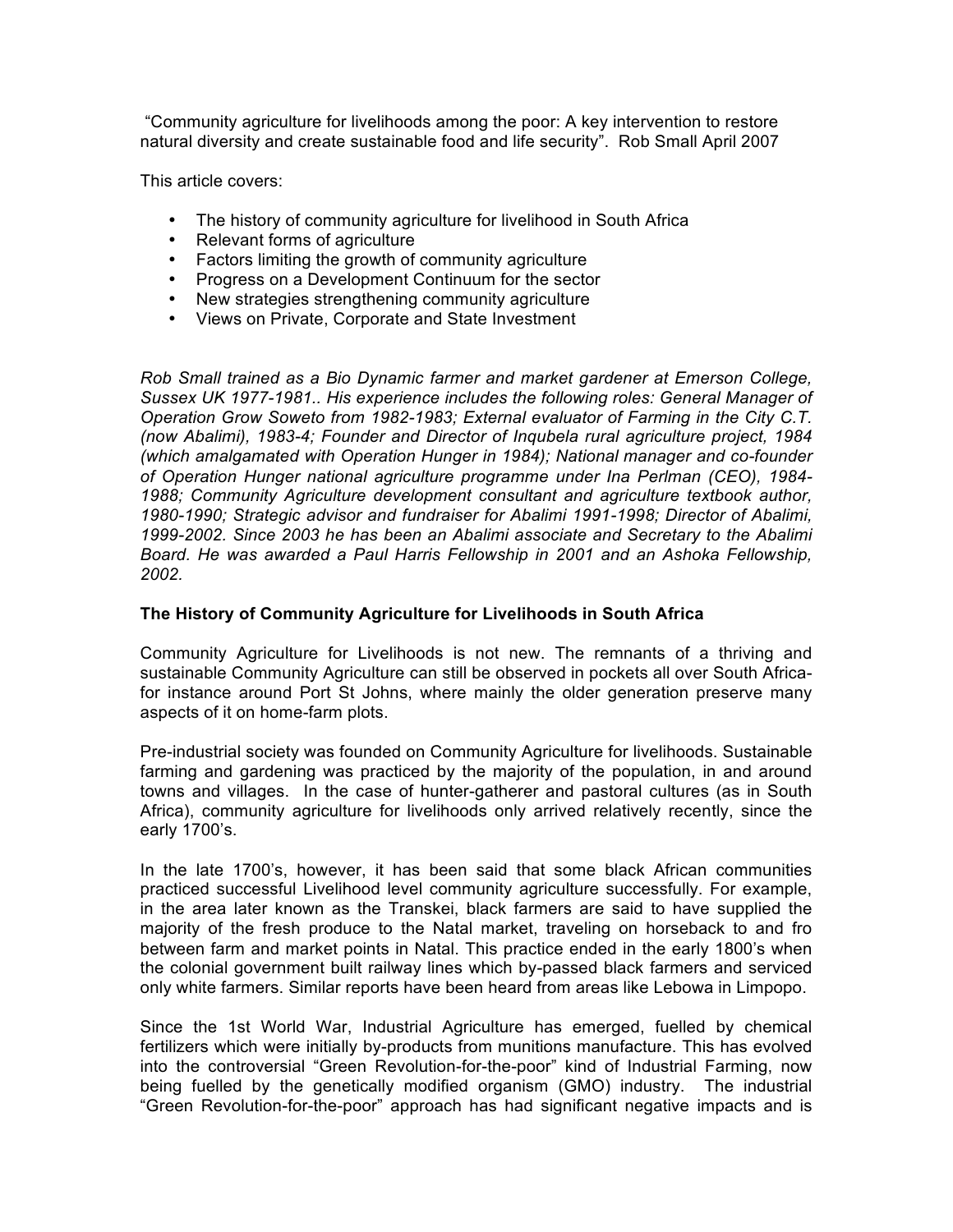being strenuously questioned by the emerging international movement for Food Sovereignty. Massive loss of biological diversity and farmer enslavement to corporateowned genetic resources (e.g. GMO seed) are key issues. These negative impacts are also slowly being noticed by the Industrial Agriculture lobby, although vast amounts of investment money are at stake and thus judgments are not easily finalised.

Community Agriculture for Livelihoods has always been supported in one form or another by church networks and civil society and by certain individuals and departments in government. In terms of organised service provision, earliest known examples include a long list of venerable names: for example, the Community Agriculture Project (CAP) farm trust at Msukatshani in Tugela Ferry (Neil and Criena Allcock), Valley Trust agriculture project, Africa Tree Centre (Robert Mazibuko), Food Gardens Foundation, Operation Grow, Environmental Development Agency (EDA), Farming in the City (now Abalimi), Eco-Link, Operation Hunger national agriculture programme, Food and Trees for Africa and so on. Now there are new Service Providers and projects popping up everywhere, in response to both a new urgency to address food security and income creation but also arising particularly in response to an increasingly organised community agriculture movement in the urban centres, for example in Cape Town, where the first ever black organic urban farming association (Vukuzenzela Urban Farmers Association) was declared by black women in 2004.

Encouragingly, Local and Provincial Government organs of government (in contradistinction to National Government) are coming strongly on board to support this movement, particularly in Cape Town and in the Western Cape. Potential also exists in other parts of the country, but National Government Industrial Agriculture and Political agendas continually sow massive confusion among communities (e.g. the "Massive food production" initiative in the E/Cape, which is producing anything but massive results).

National Government interests, with the support of the "Green Revolution" corporates, carry on the attempt to create big industrial-level agriculture "out-the-box co-operatives" – previously in the "homelands" during apartheid and now under the Land Reform Programme. Most, reportedly all (Farmers Weekly, May 2007) have been and are a dismal failure.

Yet there is now a grassroots organic-friendly community farming movement among the poor – involving many thousands of people - who are organizing to defeat food insecurity. Leading examples are the Vukuzenzela Urban Farmers Association (VUFA) in Cape Town, the Master Farmers Association (MFA) in the Eastern Cape and the Western Cape Ubuntu Farmers Association (WEKUFU).

### **Relevant forms of agriculture**

**Agriculture** accounts for only four per cent of gross domestic product (Farmers' Weekly, May 2007). But without adequate food, the whole economy is under threat. Right now basic food prices are on the rise again (Mail and Guardian, May 18/07) and the poor – the majority of the population, who cannot afford expensive imports - are the hardest hit. Our current economy is not producing enough jobs to sustain cash-based food security. Jobless Growth, a worldwide phenomenon from which South Africa is not excluded, commonly experiences healthy growth of GDP while unemployment – and poverty, deepen.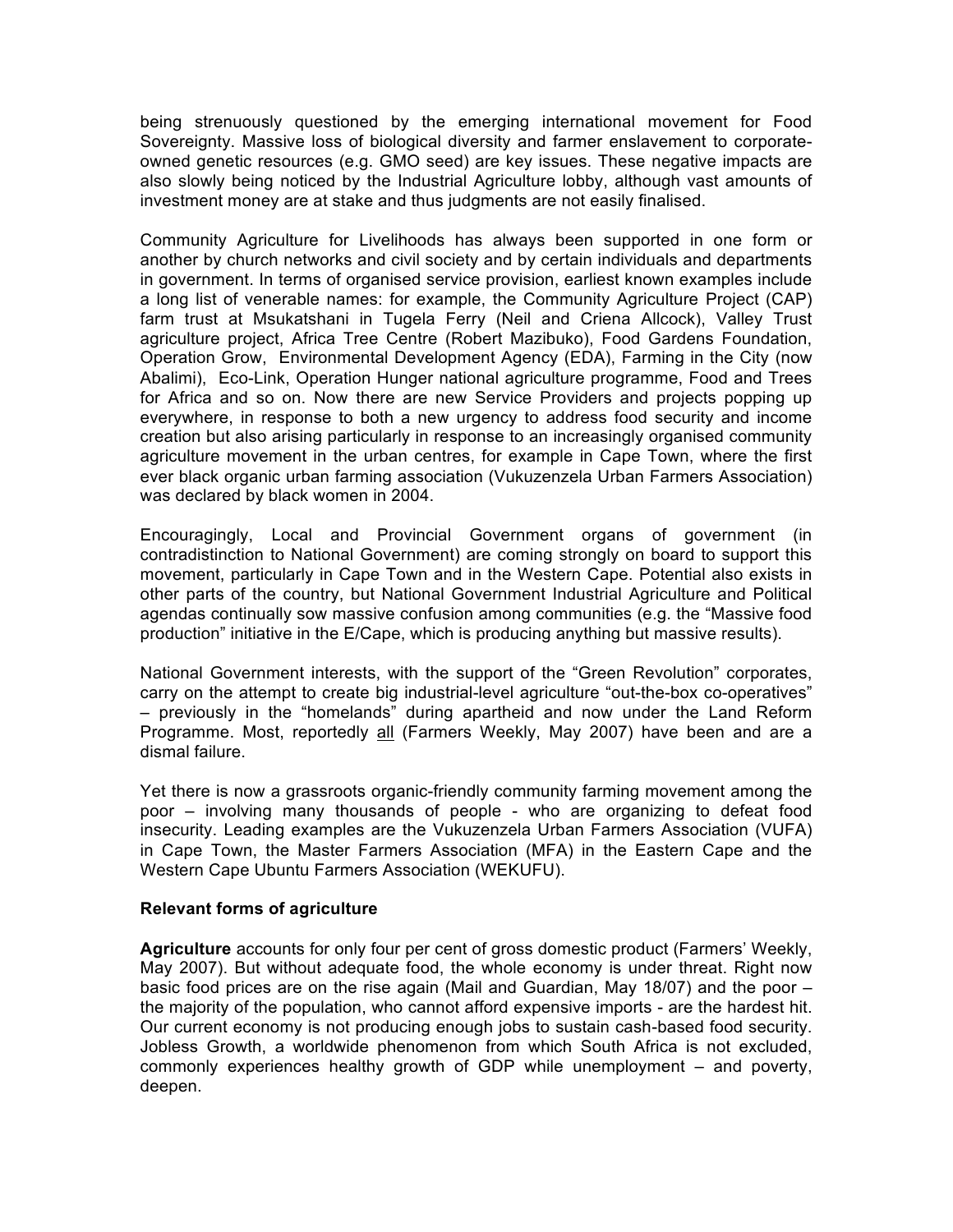It is important, therefore, at the outset, to understand the difference between the main forms of agriculture, and their potential impact on food security.

• **Industrial agriculture** (inclusive of chemical, GMO, hydroponic and factory farming) is not readily taken up at community level as it is highly skilled, capital and mechanical intensive. If not managed responsibly, it destroys natural diversity and sheds jobs. Based on super-technology, huge crops are grown quickly. Food Aid Organisations can channel surplus to ensure food security. This works if there is enough "free" money to buy or subsidise massive amounts of food on a regular basis (e.g. e-Pap, food parcels).

Industrial agriculture can indeed supply all food needs, which can (in theory) be sustainably supplied to the poor. When this day comes, there will be no need to support Agriculture Livelihoods.

- **Ecological agriculture**: adapting both Industrial and Organic forms, this is the "new agriculture" form. It tries to combine the best elements of both. Low-External Input Agriculture (LEIA), Minimum Tillage Agriculture (MTA) and 'Organic' Hydroponics fall under this heading. However, even at a basic level – this form tends to require relatively high "base-line" skills to begin. Ecological agriculture is best introduced to farmers who have achieved full competence at Subsistence/Early Livelihood Level.
- **Organic-bio dynamic agriculture** (including permaculture and 'food gardens'): in its elementary form, is the most easily deployed among the poor, at Survival and Subsistence Level. It automatically promotes natural sustainability and intensively conserves soil fertility, on-farm biological and seed diversity and indigenous nature and knowledge. It is spontaneously community building and labour intensive with "human scale technology". There is solid evidence to suggest that organic food provides superior nutrition **(1)**, that over the long term productivity equals industrial outputs and (if the full up-line and down line costs are calculated) it is cheaper and more productive **(2)**.

Note: Commercial level organic agriculture, however, is as complex as Industrial and Ecological agriculture. It results in overpriced organic produce available only to the rich.

Organic-Bio dynamic and Ecological forms of agriculture are therefore best suited to establishing Livelihoods among undereducated, unskilled or semi-skilled emerging farmers and gardeners.

### **Factors limiting the growth of community agriculture:**

- Only a modest investment (compared to the potential for impact) has been made over the last 25 years. This was mainly from corporate, international and private donors. Recently, government is also getting involved in a very small way.
- People aim for "easier" options: successful agriculture even part-time is plain hard work, at least to begin with - 7 days a week / 365 days a year. Out of necessity the poor are willing to work hard for fresh food and modest incomes. But if easier options appear many move on.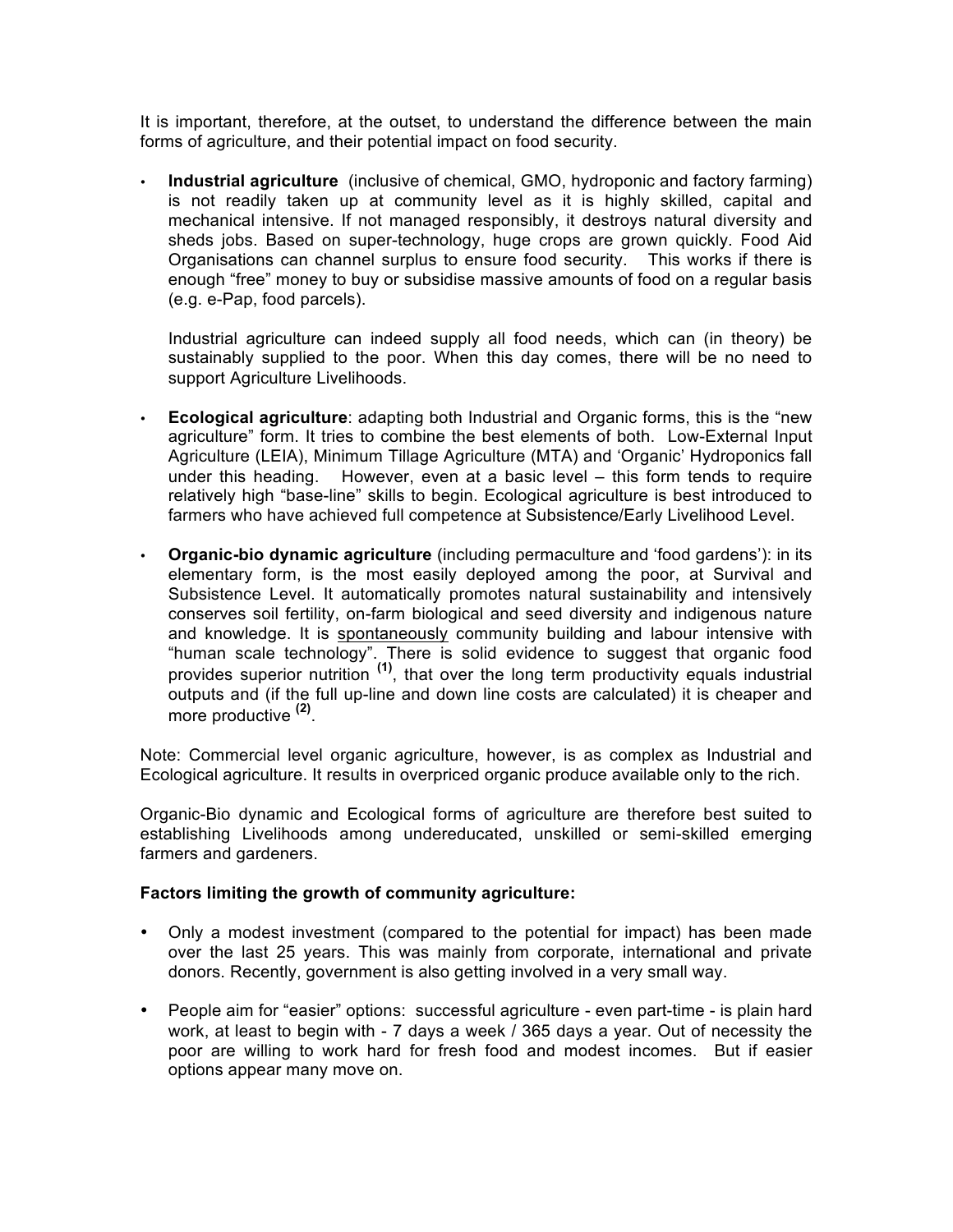- Lack of appropriate skills: while it is simple to garden at a basic level, to be sustainable at higher levels requires high level abilities. These are not acquired quickly – 3 years minimum for beginners. High level training is out of the reach for most, as it is expensive and geared for literate people.
- Lack of long term subsidies: most agriculture within our current economic paradigm – cannot function without subsidies. This also applies to community based organic agriculture, although to a far lesser degree than to Industrial agriculture. In the USA and Europe, agriculture would collapse without multilevel, often hidden subsidies. In South Africa, where no overt subsidies exist, disintegration would quickly follow if research, cheap extension, special loan & grant finance or crosssubsidisation were withdrawn. Being subject to natural forces, agriculture cannot compete against "straight-line" business, which basically adds value to cheap raw material.
- Chronic illness: last but not least, an emerging limiting factor is HIV and AIDS, where increasing numbers of people are too weak to work. A special note here about HI and AIDS and chronic illness: a new type of community garden is emerging at Survival, Subsistence and Livelihood levels – this is the 'treatment support garden' which supplies fresh organic vegetables to the sick and needy.

# **Progress on a Development Continuum for the sector**

The moderate investment over the years has born promising fruit, despite the limiting factors. The grassroots community based organic agriculture movement, led by organisations such as VUFA, MFA and WEKUFU, and capable of significantly mitigating local food poverty (while regenrating and conserving nature), is steadily growing in South Africa. Jobs can be created: it is now a proven fact that a reasonable living, after costs, is possible off 500 square meters or less, selling organic vegetables at street prices. **(3)**

New innovations are underway and a step by step development continuum for community based agriculture has now been developed, which takes the limiting factors into account and enables a constructive and empowering "flow-through" of participants who have other aspirations and need to farm or garden only as a stepping stone.

The notion of a development continuum is not new. However, a clear step by step pathway for the creation of sustainable community garden and farming projects definitely is. Distinct phases or levels have been identified from field experience, with sustainability measurements at each level. The continuum runs through four phases or levels, from Survival, to Subsistence, then onto Livelihood and finally into Commercial. Energy is right now being wasted by agencies attempting to move Survival level farmers up to Commercial level too quickly, while beneficiaries themselves are confused about which level they would like to achieve, or even if they want to be farmers at all! Growing out of the continuum, a special training is being developed, to assist community farmers and gardeners sustainably, while allowing "flow-through" of temporary farmers. The training will enable both illiterate and literate people at Survival level to progress to the level that suits them, or to eventually achieve Commercial level. **(3)**

### **New strategies strengthening community agriculture (4)**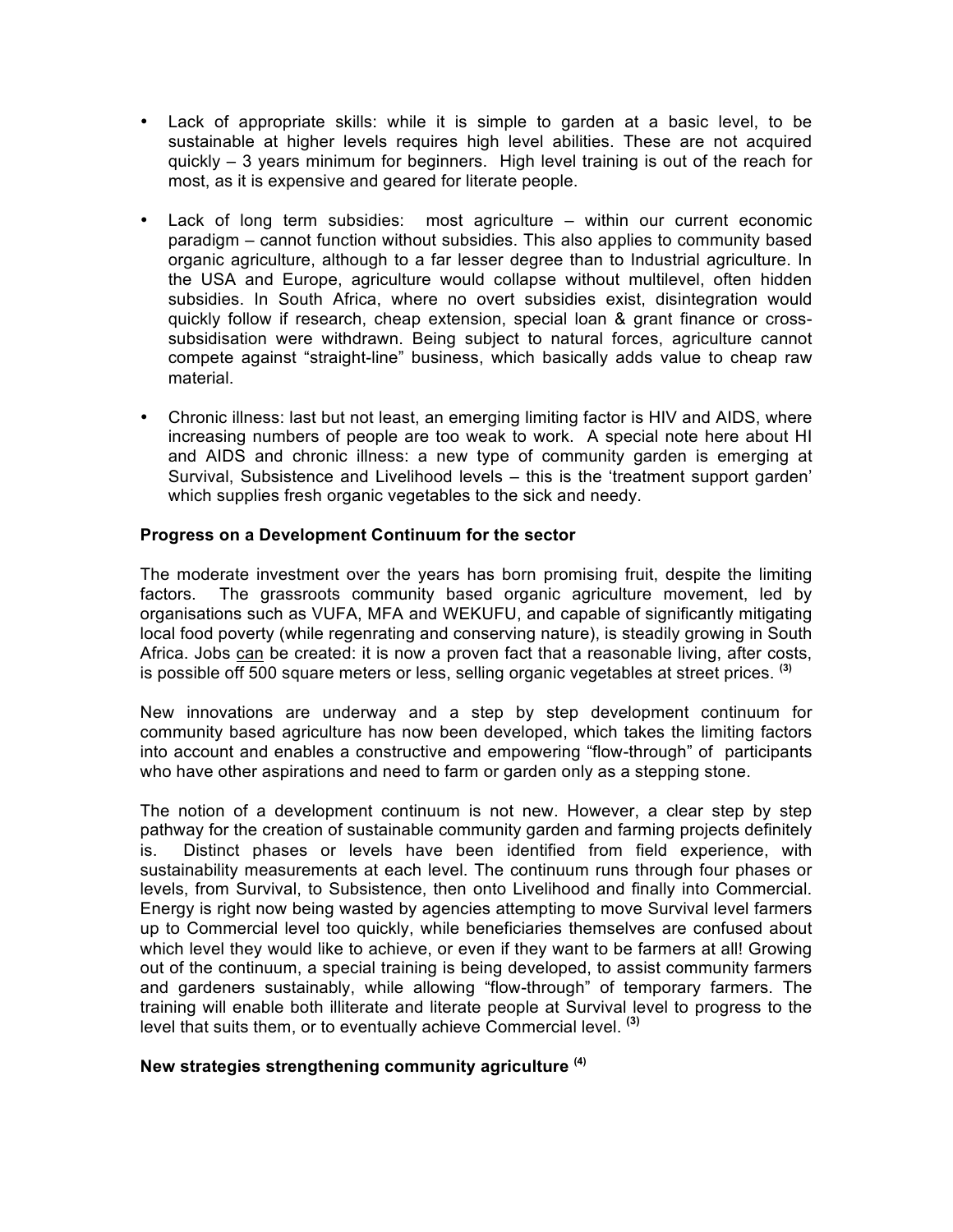Furthermore, innovative and tested development strategies have appeared which can sustainably enable the burgeoning movement, such as:

- Horizontal Learning exchange (farmer to farmer learning), utilising Action-Learning, has been widely tested and is essential to spread knowledge, skills and commitment, and to build community organizations at local level.
- Savings Mobilisation (people saving very small amounts regularly and collectively) is a powerful mobilisation activity among millions worldwide, used principally for housing and subsistence-level business. Group savings can be used as leverage to gain development support and a range of other economic and social benefits. Every community agriculture project should start with a savings programme.
- Cheap Micro-Loans: once savings mobilisation is established as practice and people are earning a regular- if small- income, micro loans become an increasingly viable option to encourage higher level entrepreneurial development. Micro-loans are best applied at upper Livelihood level and at Commercial level to create Small, Micro and Medium Enterprise (SMME's).
- Local Economic Trading Systems (LETS): are entirely transparent systems which allow trading of goods and services, using debt-free local currencies that cannot themselves be traded or invested. LETS will enable enormous growth and sustainability in the food security arena, whereby (for example) cash-poor families will be able to buy food from community gardeners, and gardeners will be able to purchase many local services and supplies that they need – without cash and without debt.
- Community Investment Programmes (CIP's): this approach rapidly enables communities to conceive, form and drive their own sustainable development plans, utilising all of the above interventions, including community based organic agriculture. CIP's are the future of citizen participation in bottom-up development.

### **Views on Private, Corporate and State Investment**

A movement is mobilising, a development pathway has been carved out, essential tools and supplementary approaches have been developed, all of which can change the face of food security and result in community based support for nature conservation– sustainably, from the bottom up. The terrain is now comprehensible.

In four days, anyone can obtain the basic skills which, if applied (with some guidance) over two seasons, results in a permanent ability to grow productive survival or subsistence gardens at low cost. It seems reasonable to assume, therefore, that selfsustaining community agriculture, involving many thousands, in uncontested land such as backyard plots, rural smallholdings, school yards, in servitude and commonage land, can provide a foundation for localised food security and nature conservation among the poor.

In the next ten years and through the movement, private and corporate sociaL investment could ensure that a sustainable, national, bottom-up food security model is enabled.